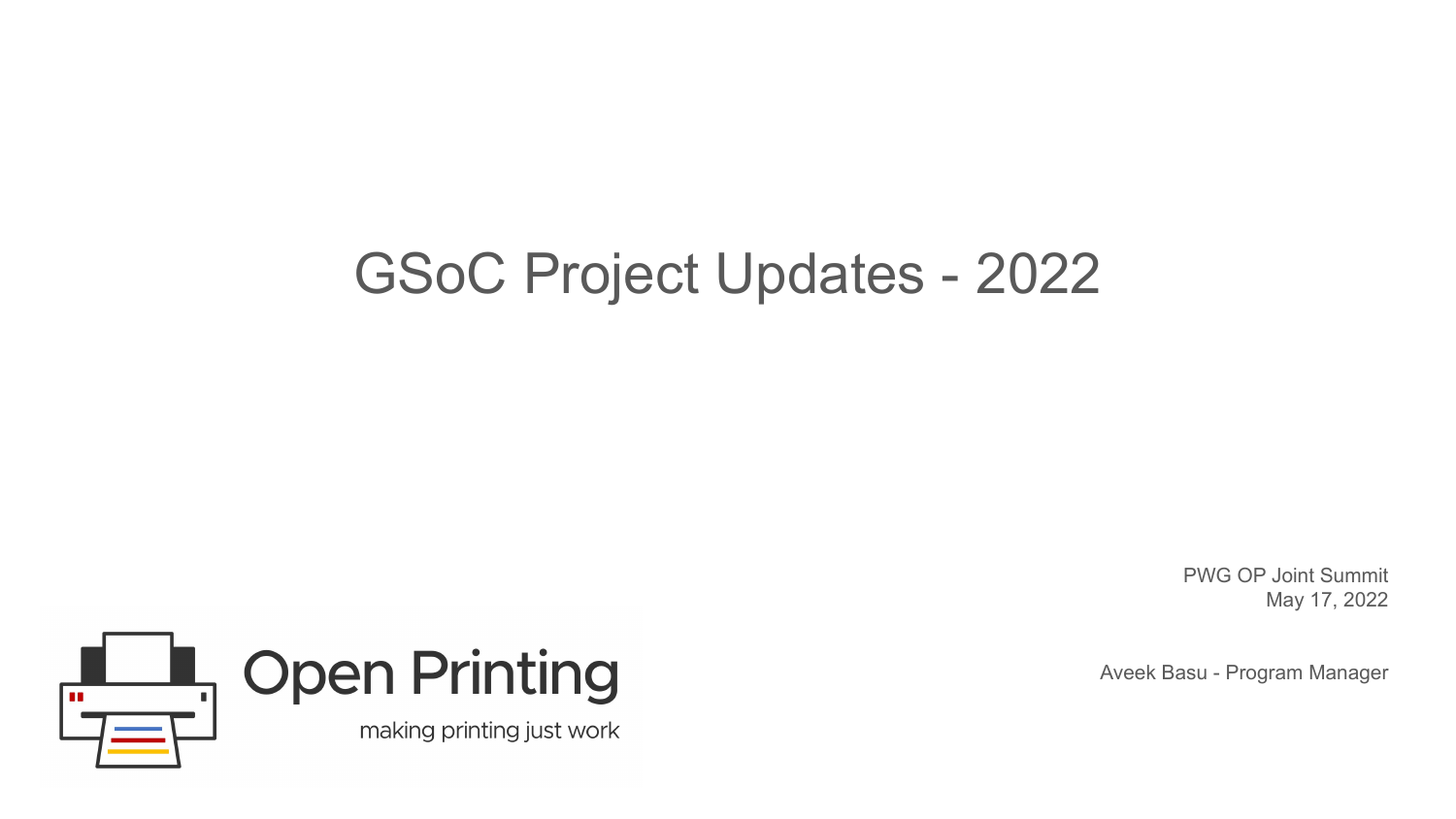### **GSoC 2022 Projects**

- **Add Avahi calls for discovering and resolving driverless IPP printers and Optimize the processes:** The project aims to implement functions utilizing Avahi service discovery APIs and use them in libcupsfilter package. This implementation will include functions for service browsing only, resolving only, and also BrowseAndResolve. The presence of these independent functions will help us manipulate the complete process of service discovery and optimize it to make it faster. This optimization of the current slow service-resolve step by ippfind utility inside CUPS is the primary motivation for this project.
- **GUI for discovering non-driverless printers and finding suitable Printer Applications for them: Currently, most modern** printers are driverless and support IPP printing and are set up automatically with CUPS. Printers that do not do driverless IPP need to be set up manually in the supported Printer Applications. As there will be several different Printer Applications and each one supporting another set of printers it is not trivial for the user to discover available non-IPP-driverless printers and find out which is the Printer Application to use and whether it is already installed. The idea is to create a GUI tool for the user which lists available, non-IPP-driverless printers, local (USB) and network devices and then set up printers in supported Printer Applications.
- **Adding CPDB support to existing Print Dialogs:** Print Dialogs are one of the most used features for many people, and it is important that they stay up to date with the current print technologies (like CUPS) and be able to quickly adopt any new such upcoming technology (XYZ Cloud Printing Service). The print technology developers should also be able to fix any bugs as soon as they are found. However, since most Print Dialogs are provided natively by the GUI toolkits (and in some cases applications like LibreOffice and Chrome), this is often not the case. This is because the GUI toolkits themselves are large projects with long release cycles, and they have a lot of other similarly important things to work on. As of current, most GUI toolkits like GTK and QT connect their Print Dialogs directly with the print technologies like CUPS which creates problems for both.

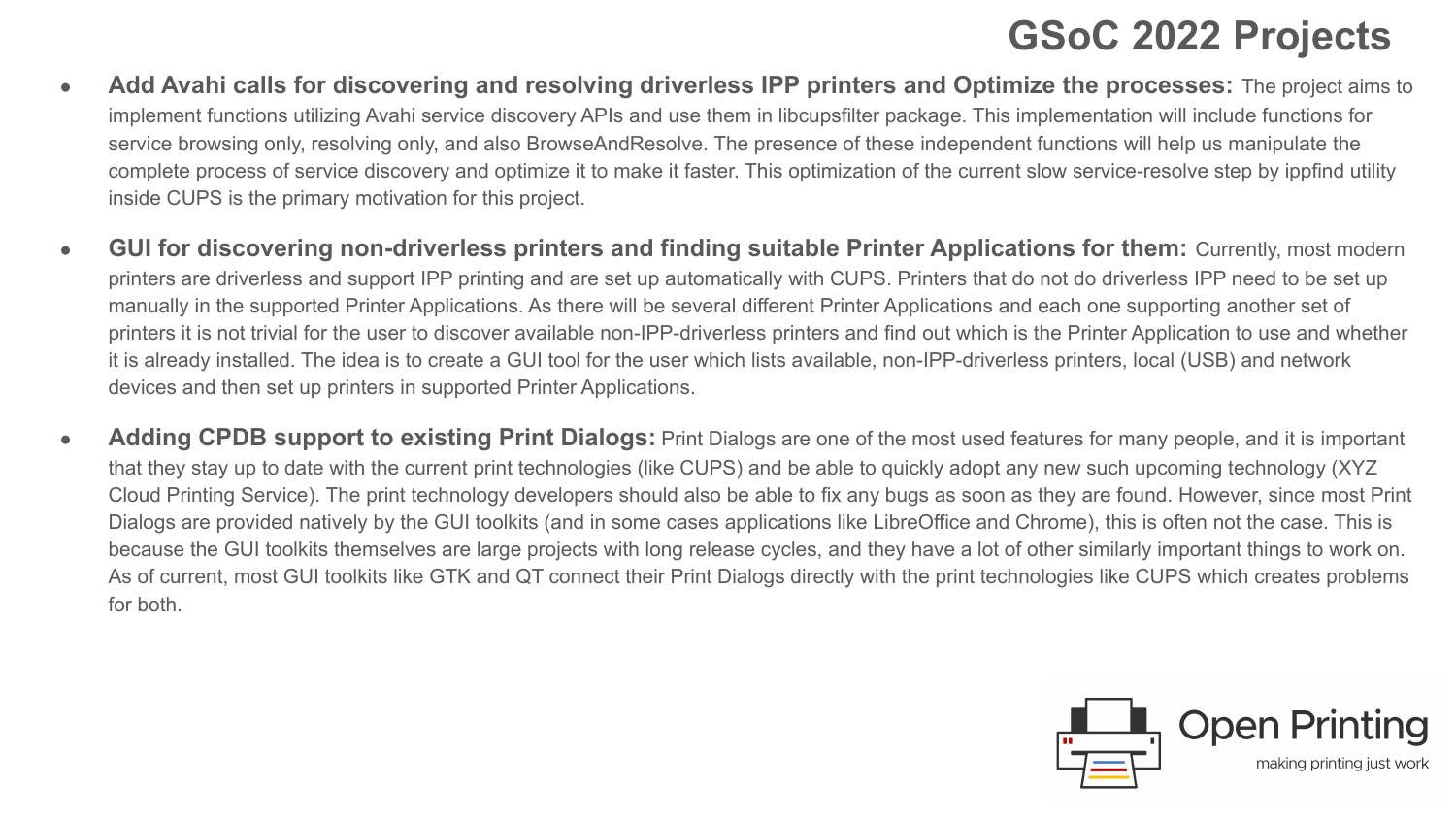## **GSoC 2022 Projects**

- **Converting Braille embosser support into a printer application:** Cups-filters presently supports Braille embossers through a set of PPD files and shell scripts that transform documents into a textual layout, the text into Braille dots, and the Braille dots to braille embosser-specific formats. This must be transferred to the newer CUPS infrastructure, Printer Applications, for long-term maintenance and wide availability. To complete the work, we must first convert the shell script into a C function that can be readily accessed by the printer application. Then we create a new printer application for braille embosser.
- **Scanning Support in PAPPL with eSCL Support:** Our task here is to build an eSCL scan interface to the programme so that it can imitate an eSCL scanner. The most prevalent communication protocol for driverless scanning is eSCL, which is also used by AirPrint. eSCL is the HTTP-based protocol that Apple employs for AirScan, which is accessible on all multi-function printers that also support AirPrint and is meant to facilitate scanning from Apple's iOS-enabled mobile devices. The specifications of eSCL are not published, however as an HTTP-based protocol, it was not difficult for the creators of eSCL-related applications to reverse-engineer. With these apps already in place, we will port them to PAPPL and build tests for them.
- **Scanning Support in PAPPL with IPP Scan Interface:** In PAPPL, the development is proceeding in the way so that PAPPL not only can be used for creating Printer Applications but also for creating Scanner Applications (emulation of a driverless IPP), or even an emulation of a driverless IPP multi-function device. Now my task is to add IPP Scan Interface by extending the IPP server of PAPPL to understand IPP Scan requests and respond to them appropriately, so that the application emulates an IPP Scan device.
- **Create new printer setup tool for the GNOME Control Center:** A lot of users expect that if they plug in a USB printer that it is immediately available for use, without need to set it up. It is, therefore, important to build a Printer Setup Tool that provides the functionality to handle IPP services and to manage the non-driverless printers. Thus, the idea is to integrate three important components together for creating a GNOME Control Center module to automate the process of setting up a printer without facing any obstacles**.**

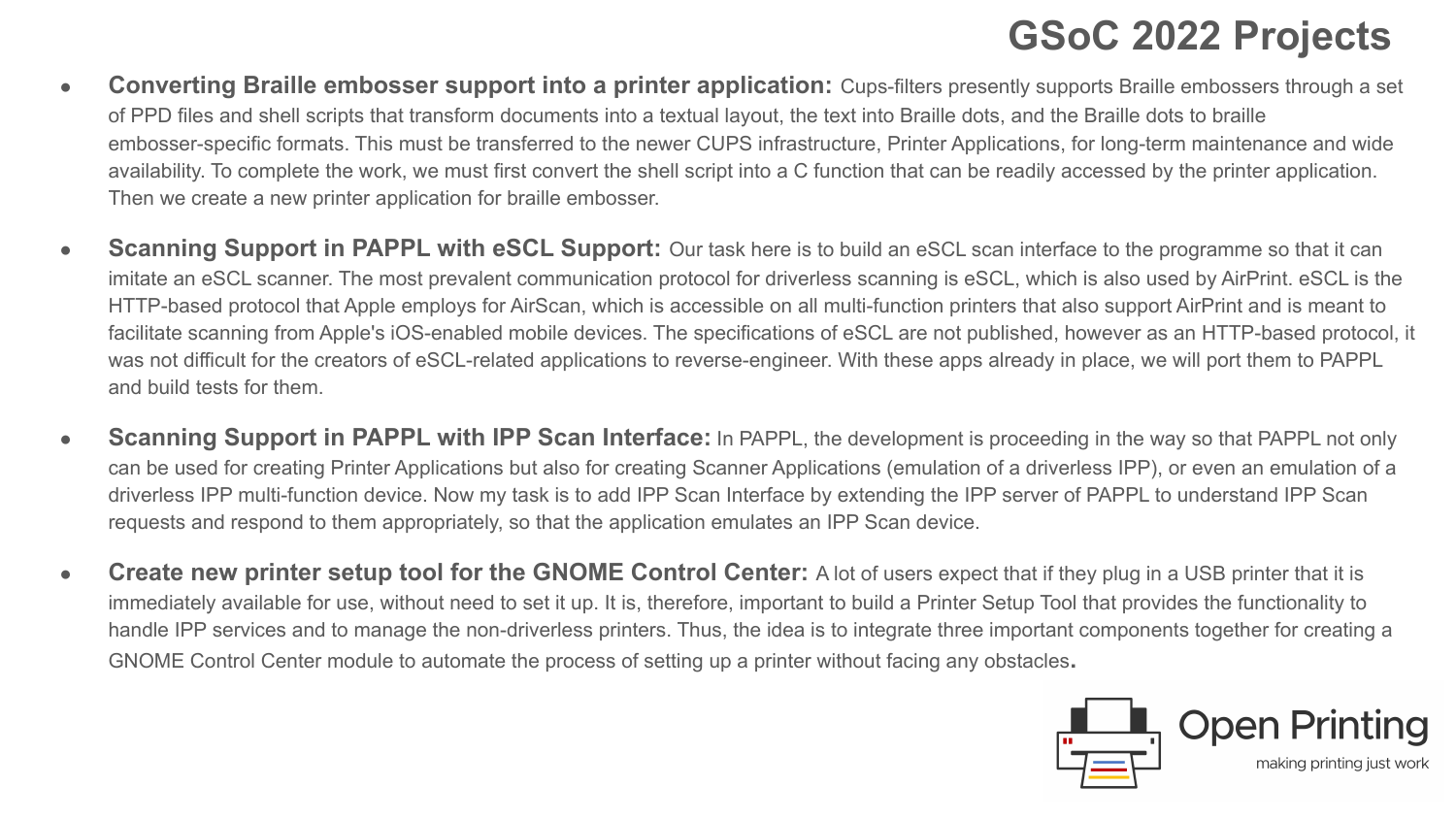### **GSoC 2022 Projects**

- **Make a native Printer Application from Gutenprint:** Gutenprint is usually used as a classic CUPS driver with a CUPS filter and a PPD file generator. As mentioned above, CUPS will not support PPD files anymore from version 3.x on, and when using the CUPS Snap one cannot install PPD-based drivers already now. Therefore it is concluded that a Printer Application of Gutenprint is required to be developed using the PAPPL and libgutenprint library. Since PPD has limitations, therefore, the Application will do away with PPD files internally by making the mentioned libraries function calls. This project aims to build a Printer Application for GutenPrint which will not only do away with internal PPD files but also help to display a flexible UI for the printer capabilities.
- Deliverables:-

1. A Printer Application for GutenPrint based on PAPPL and libgutenprint library will be developed.

2. All the options and parameters of the GutenPrint driver will be accessible from the Printer Application's Web Interface.

3. The Printer Application will be available in the Snap Store with added description for the users. 4)Write documentation for the Printer Application for the users. Plan of Action:- At first, I will learn about the PAPPL, Gutenprint driver, and libgutenprintlib library. After that, I will analyze the available "lprint" Printer Application developed by Michael Sweet which also doesn't use PPD files to get an idea on how to code a printer application. Thus, with help from mentors and the community, I will code the printer application. After the printer application, I will sandbox it in Snap Store. Lastly, I will add the driver's parameters and options to the frontend/web interface of the printer's web admin.

Click [here](https://wiki.linuxfoundation.org/gsoc/google-summer-code-2022-openprinting-projects#cups-filtersadd_avahi_calls_for_discovering_and_resolving_driverless_ipp_printers_to_api_and_optimize_the_processes) for more details.

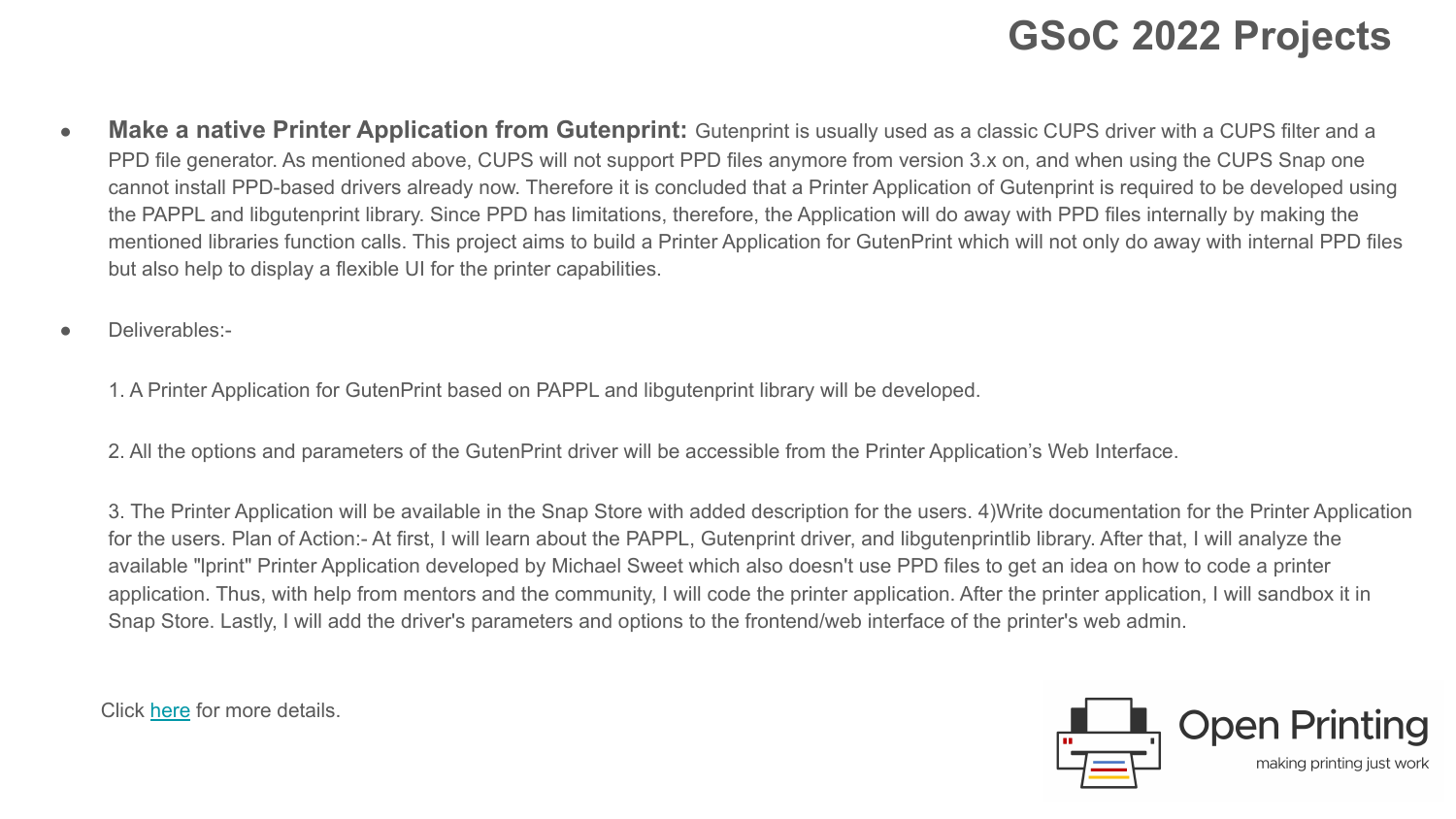#### **GSoC 2021 Projects**



**Bhavna Kosta**  (GSoC-2021)



**Suraj Kulriya**  (GSoC-2021)



**Pratyush Ranjan**  (GSoC-2021)



**Pranshu Kharkwal**  (GSoC-2021)



**Divyasheel Kumar**  (GSoC-2021)

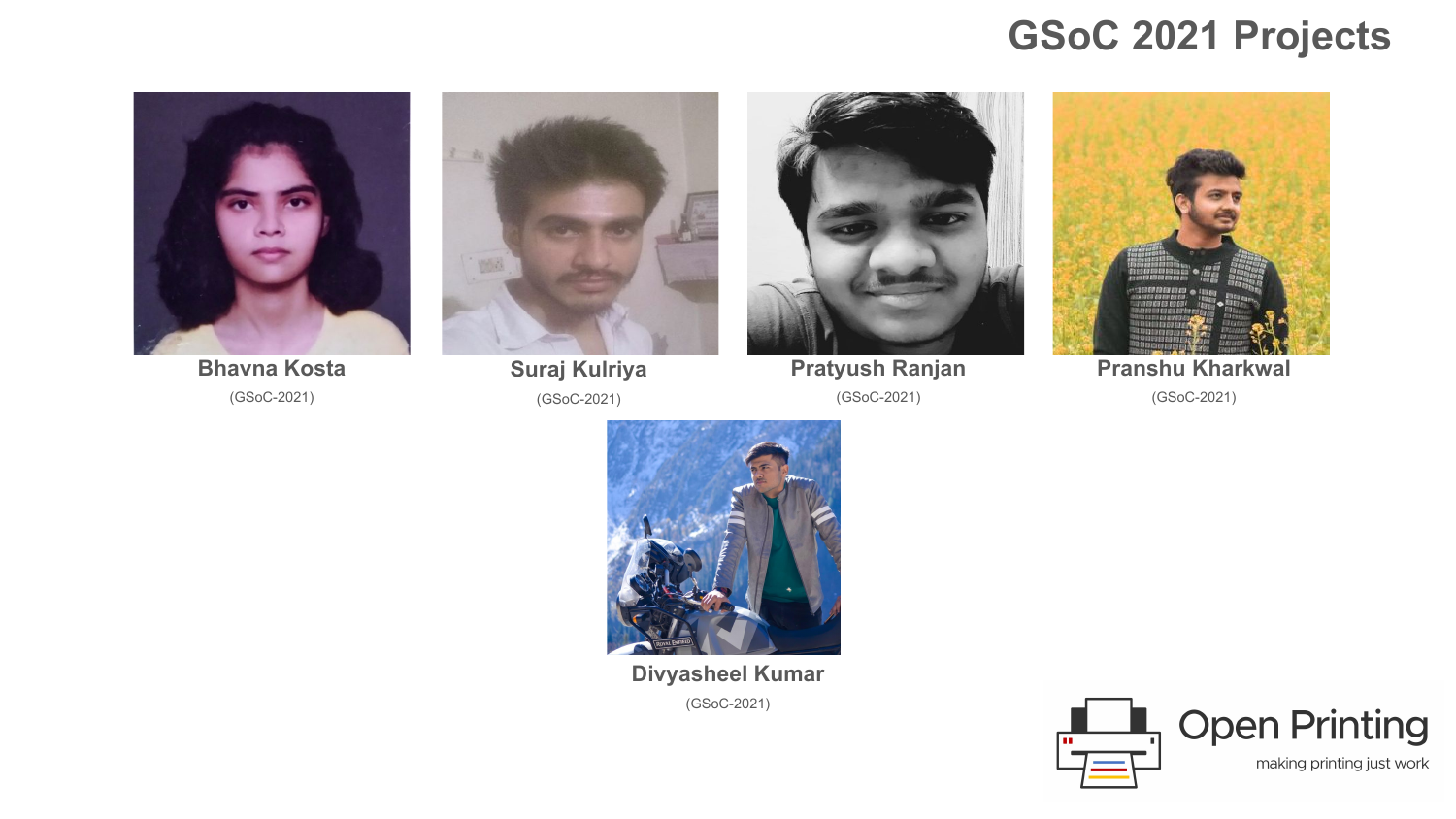#### **From the students..!!**

# Demo Time

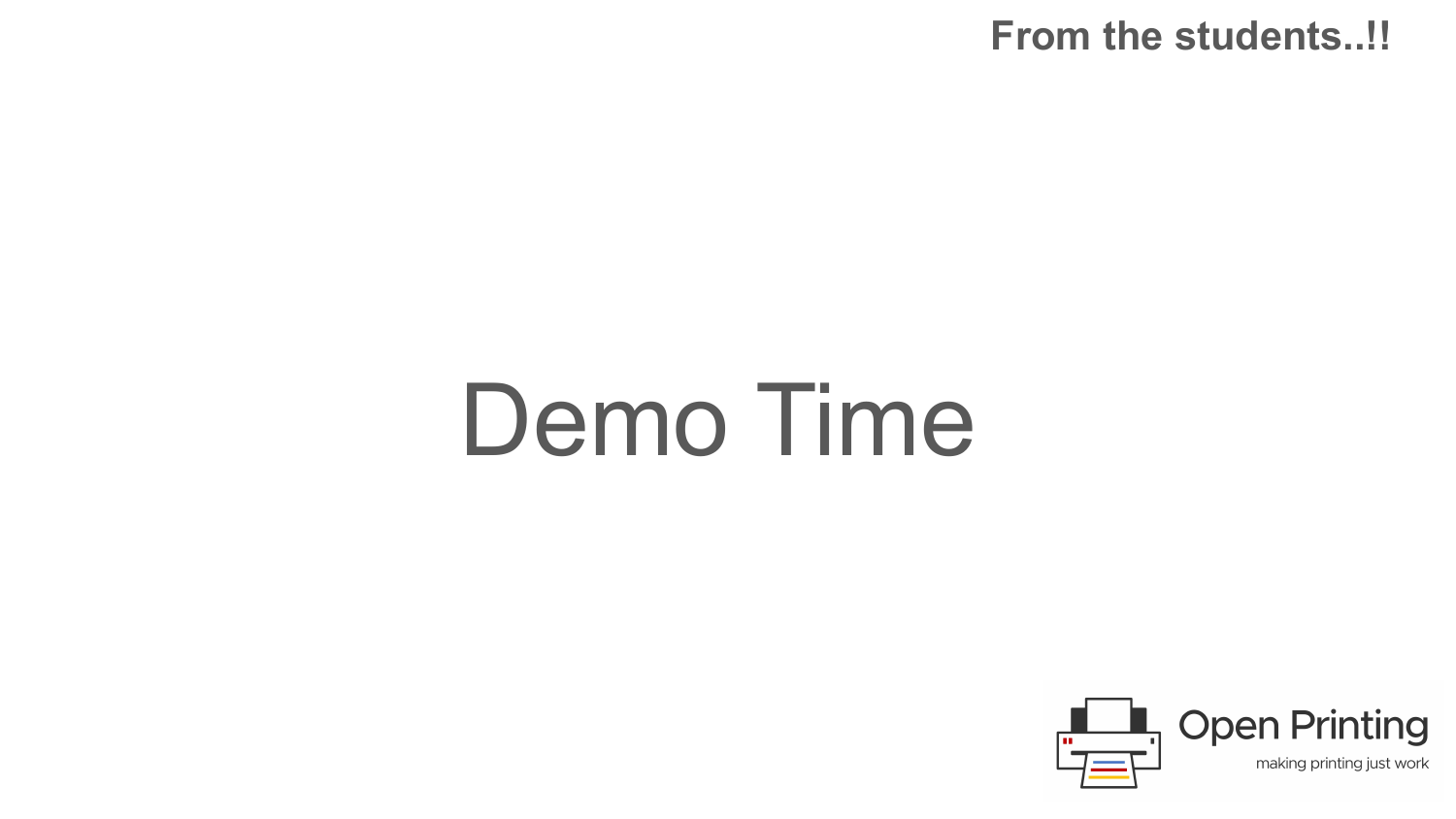#### **Demo - Pranshu Kharkwal**

#### **Create a universal filter to replace the chain of individual cups filters:**

CUPS uses various filters to convert one file type to another to facilitate printing in linux. These filters have existed as external binary executables from a long time. Later it was decided to convert these filters into filter functions, as calling external executables is a resource consuming process. Most of the filters had already been converted to filter functions, and the remaining functions were to be converted in this year's GSoC by another student. Now that filters are converted to filter functions, there was a need to create a single utility, which would call these filter functions according to the requirement, and that exactly was what my project was all about. I created a "universal" filter function, which would be called once, and would in turn create the required filter chain, and call it to perform the conversion.

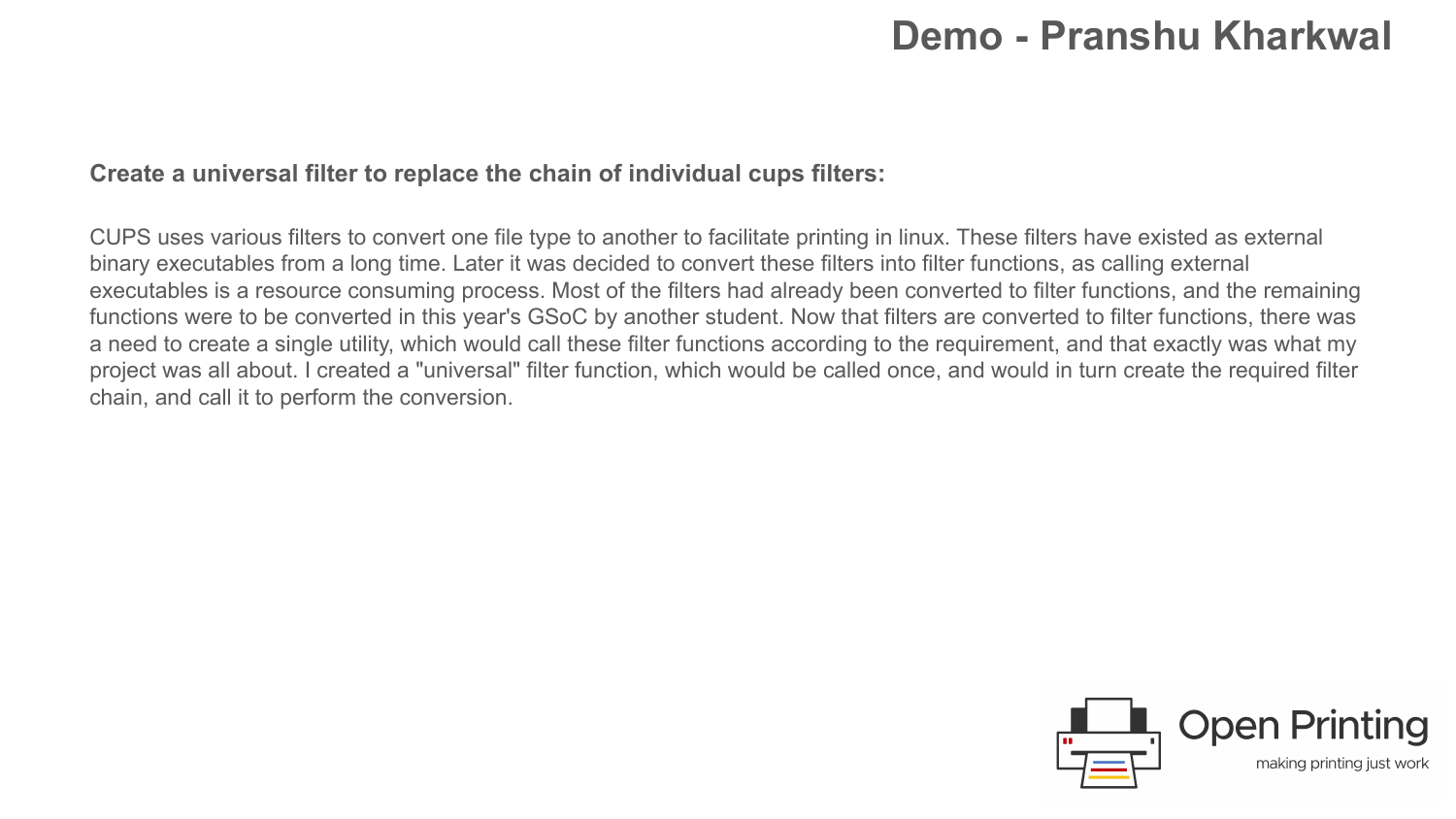#### **Demo - Pranshu Kharkwal**





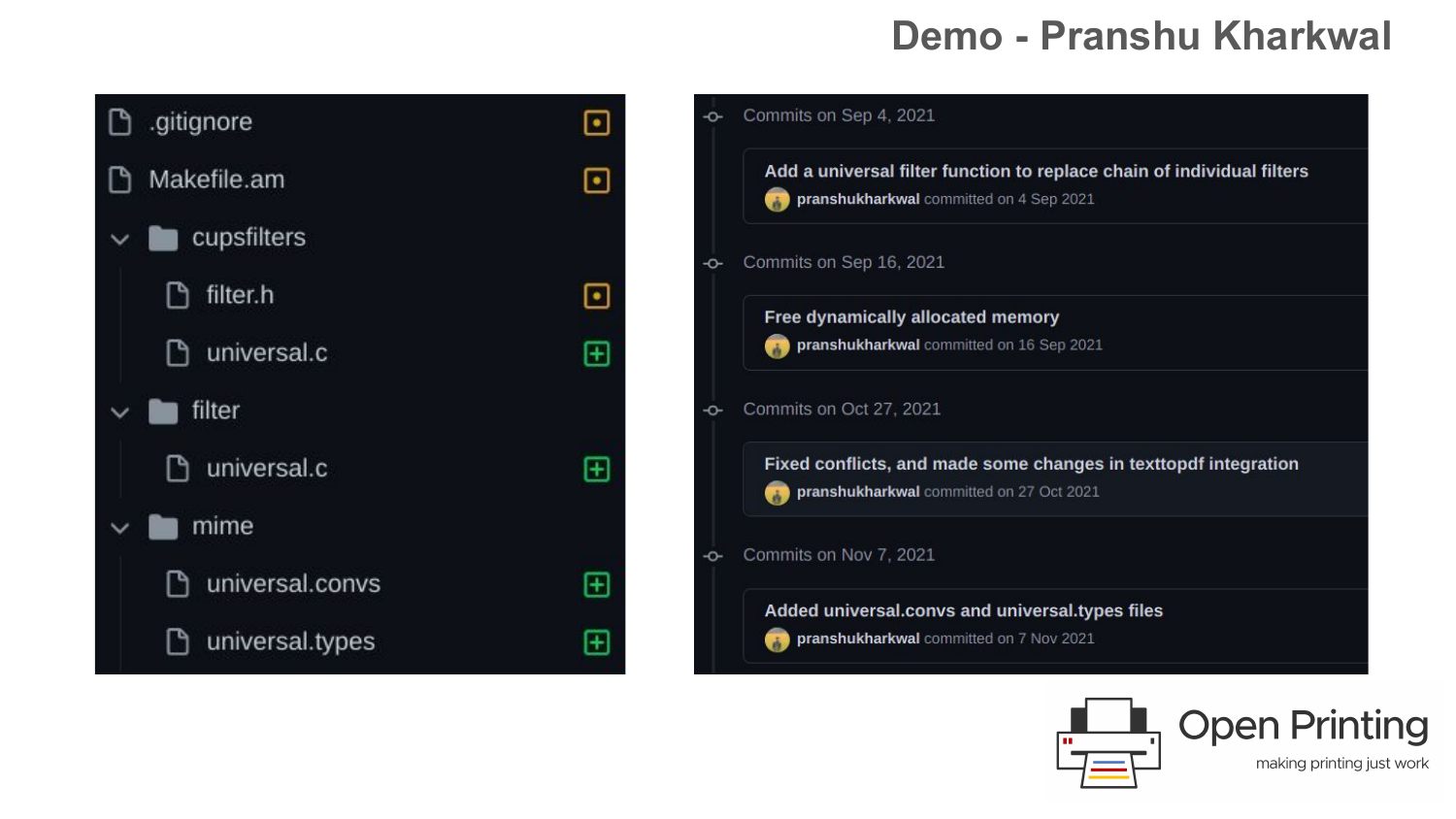**Experiences - Pranshu Kharkwal** 

# Learning **Experience** Future Plans

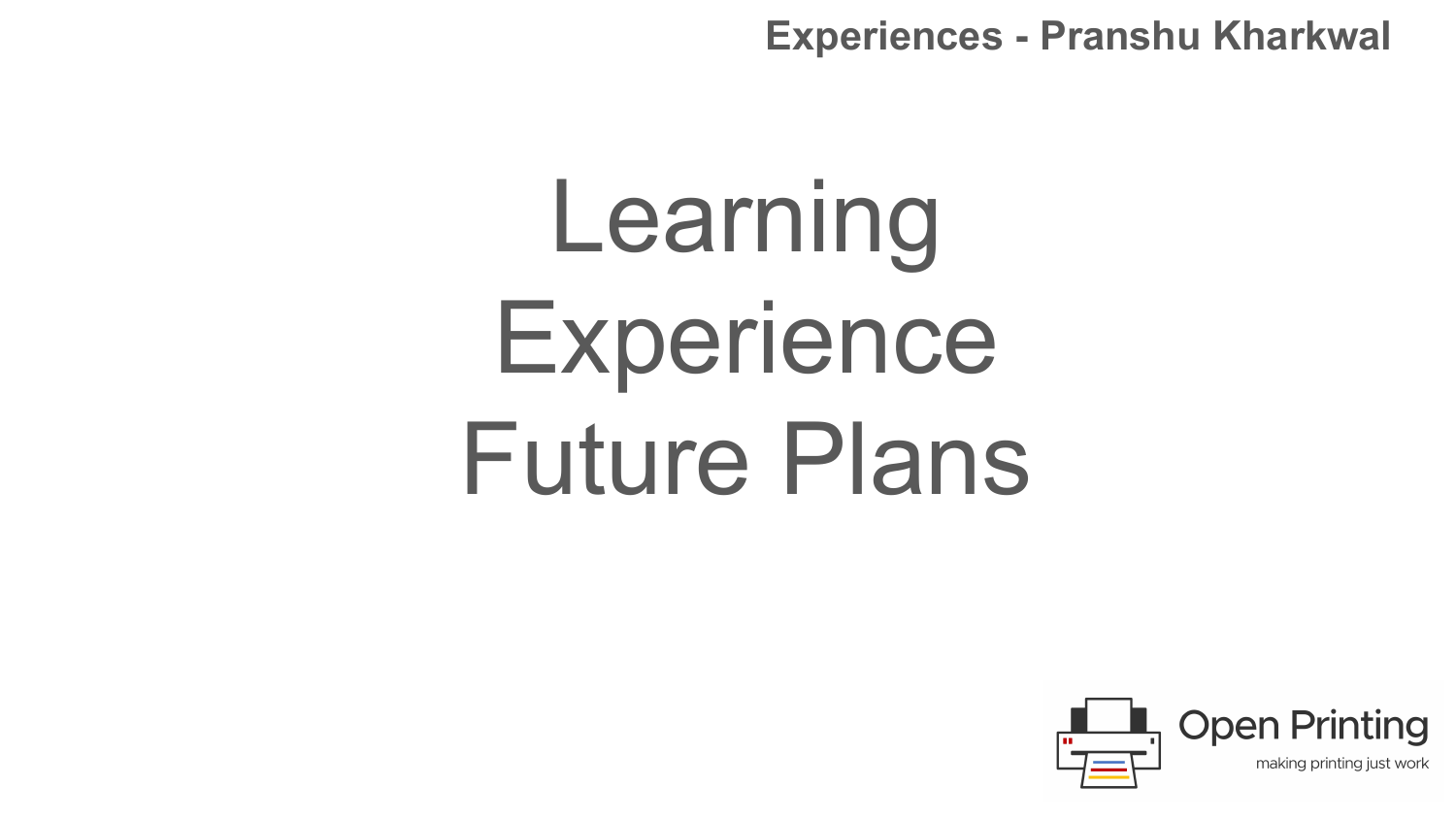#### **Project - Divyasheel Kumar**

Project - GUI for listing and managing available IPP Print/Scan services (or DNS-SD-advertised network services in general)

This project is a combination of the gtk+ frontend library and the avahi-client backend. Using these 2 technologies I built an easily accessible tool housed in the **gnome-control-center** that can list all the available ipp(s) and http(s) services broadcasted on a network.

DNS-SD has been around for quite sometime now but most of the users are unaware of such services being broadcasted. This tool can list all such services with a click of a button. It does not just list them but also removes duplicates from different network interfaces, and also allows you to navigate to their respective administration website url. This makes using these services very user friendly.



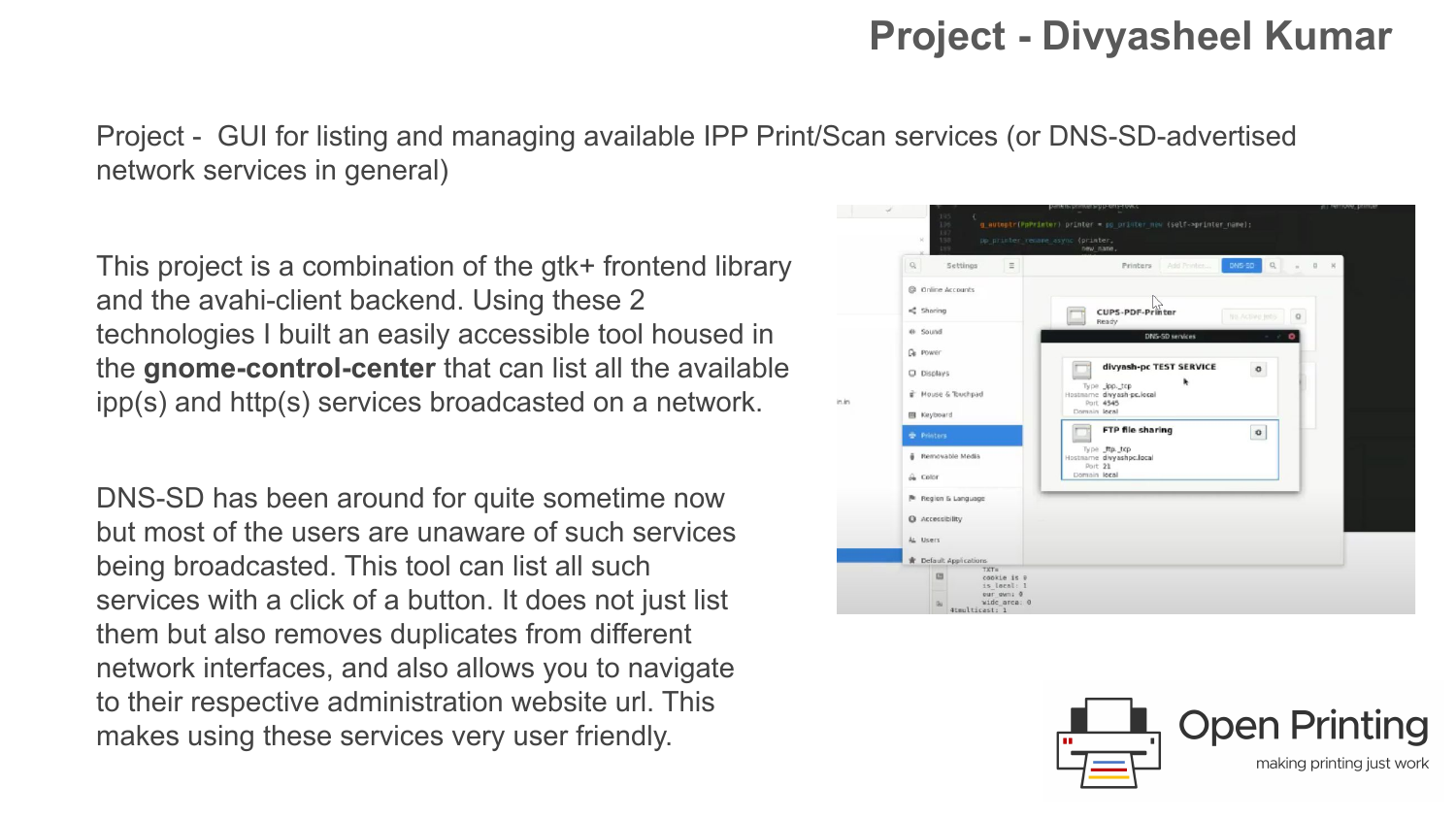#### **Demo - Divyasheel Kumar**

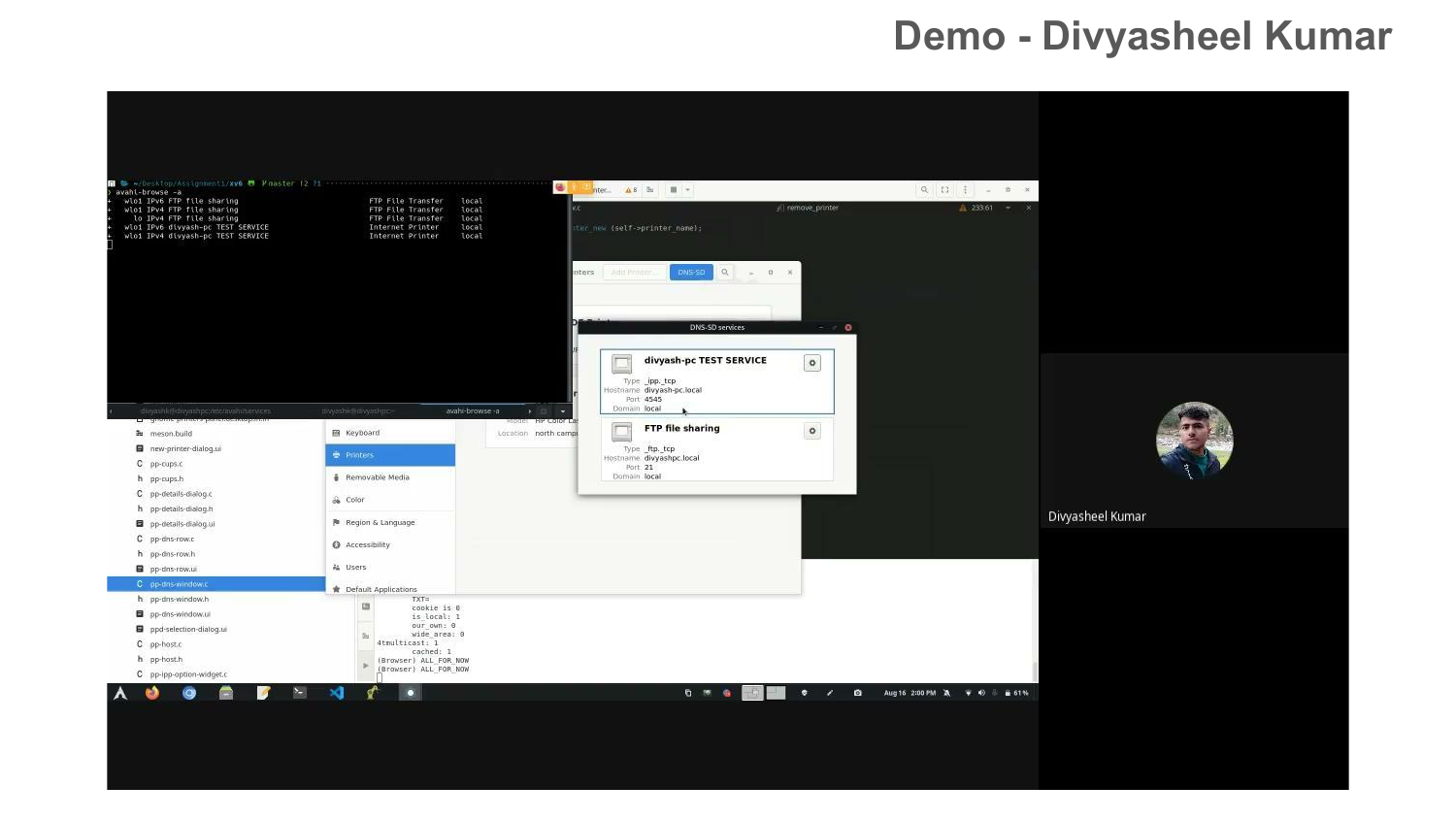## **Summary - Divyasheel Kumar**

#### **Learning :**

When I started the project I had a very little understanding for **Gtk** and **Avahi**. I was primarily more comfortable with CUPs and it's codebase. But I managed to learn both the library's C implementation and interesting concepts like **Custom Widgets** in gtk and also the GNOME's way of doing things.

#### **Experience :**

Working on this project during the summers with people from around the globe was an extraordinary experience for me. I had very flexible working hours and freedom to work whenever and wherever I wanted. This was the best part about the whole experience.

#### **Future Plans :**

I wish to continue contributing to open source by working as a part of the Open Printing community. I also plan on adding more features to this project either as a contributor in my free time or a mentor in the upcoming GSOCs.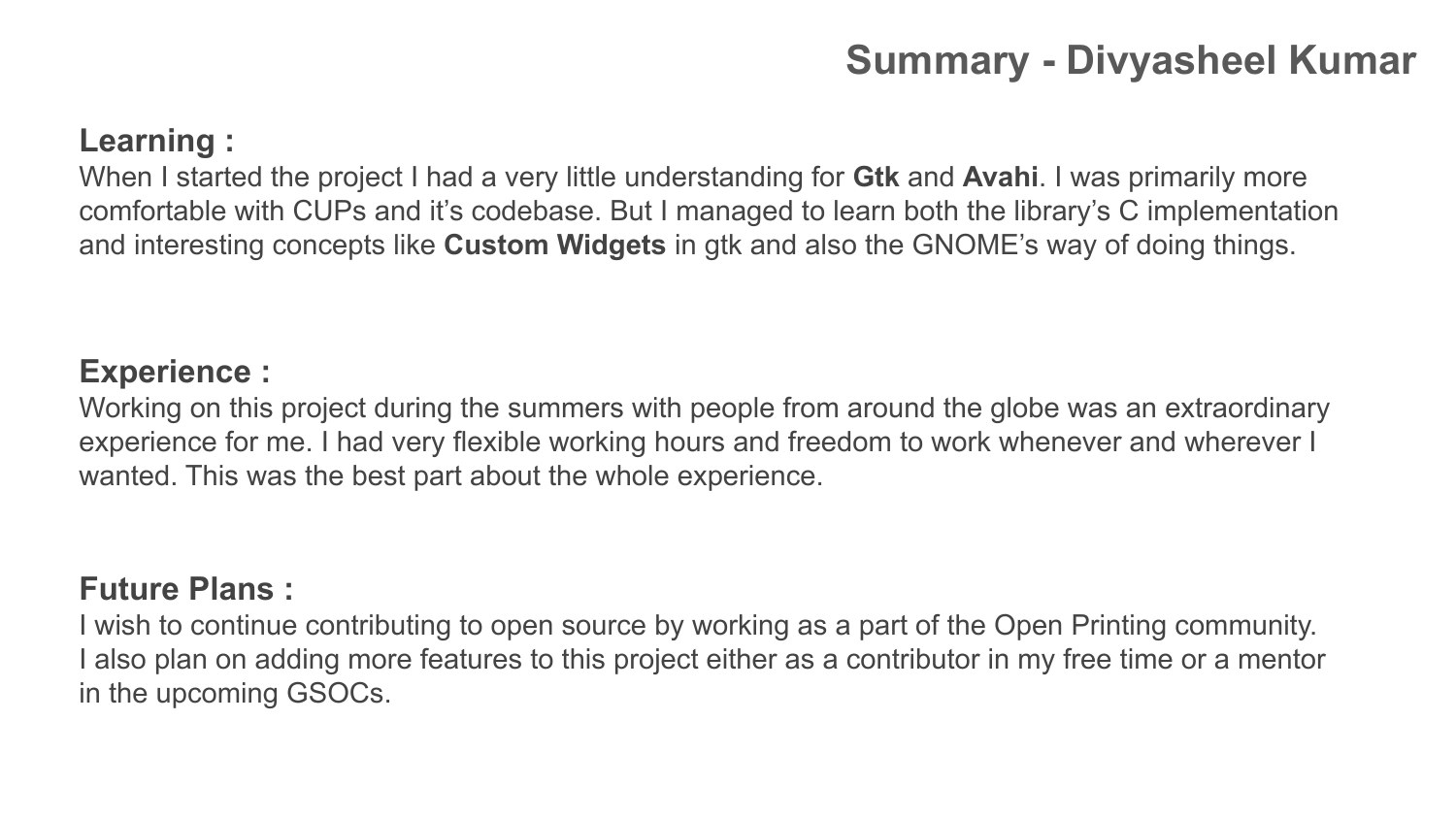### **OP Initiatives**





**Upcoming for 2022:** 

Open Printing MC proposal for Linux Plumbers 22 has been selected by the LPC Committee. Inviting speakers for talks.

[LPC 2022](https://lpc.events/) Sep 12 - 14 (Dublin)

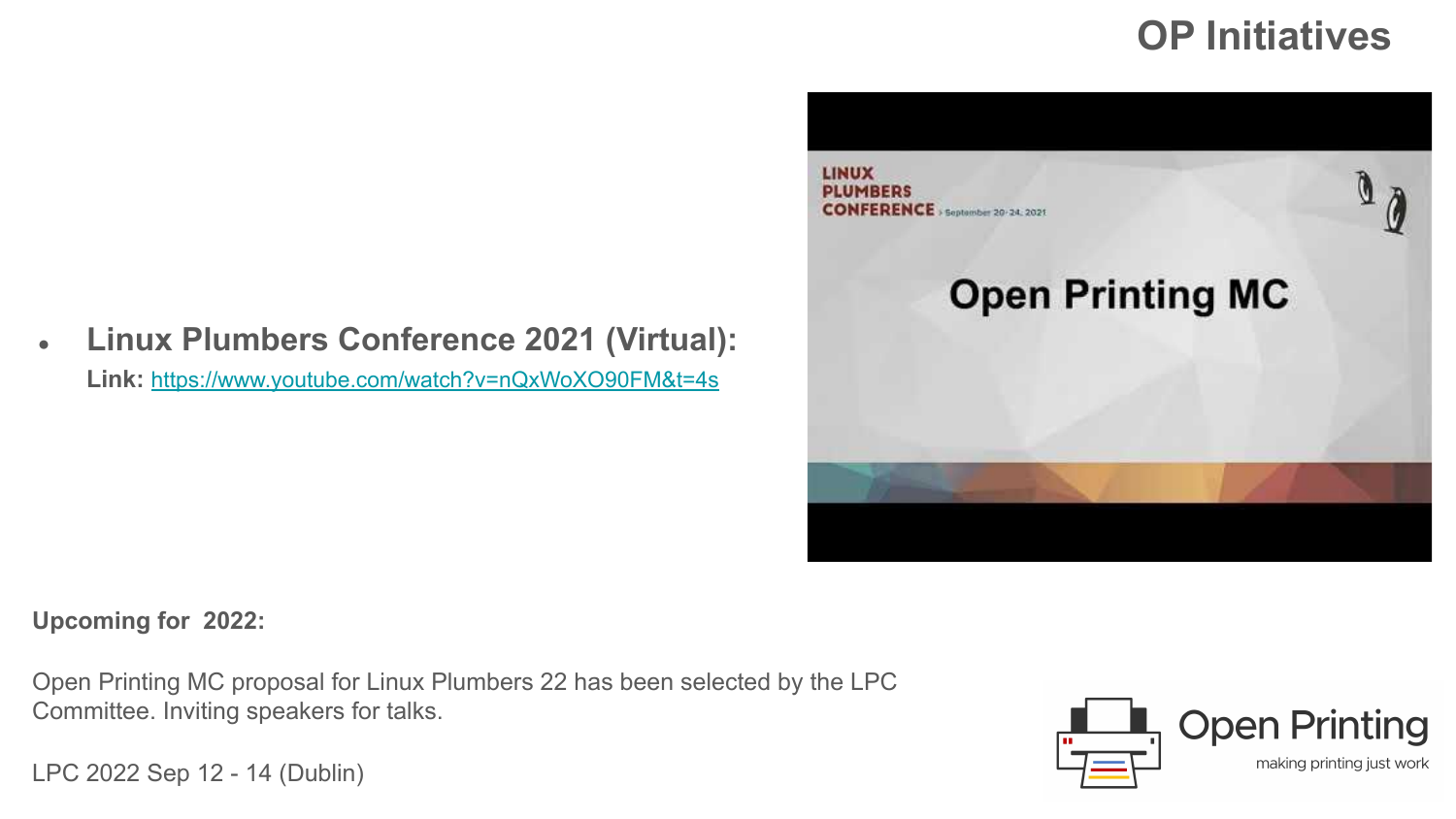#### **[OP Initiative](http://www.youtube.com/watch?v=diB3wm4HB1Y)s**



**Ubuntu Desktop Team Indaba - August 27, 2021**



**Summer of Printers | Community Office Hours - Oct 7, 2021**

 **FOSS Asia 2021 - Lightning Talks**

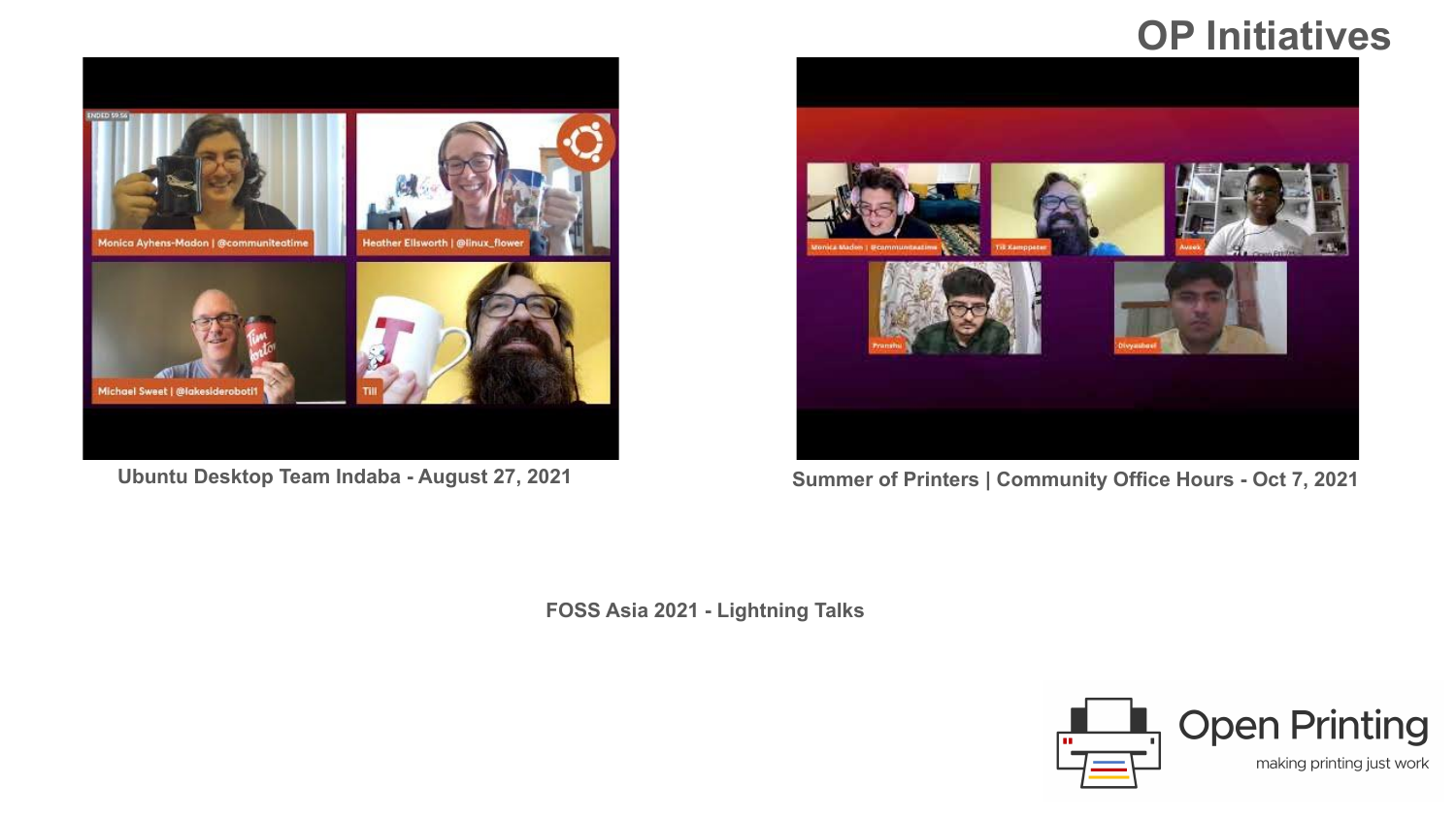## **GSoC 2022 Mentors & Admins**

- **Till Kamppeter**
- **Michael Sweet**
- **Ira McDonald**
- **Smith Kennedy**
- **Danny Brennan**
- **Zdenek Dohnal**
- **Pranshu Kharkwal**
- **Solomon Peachy**
- **Deepak Patankar**
- **Rithvik Patibandla**
- **Dheeraj Yadav**

Welcome **New**  Mentors !!



● **Admins:**  Till Kamppeter Aveek Basu